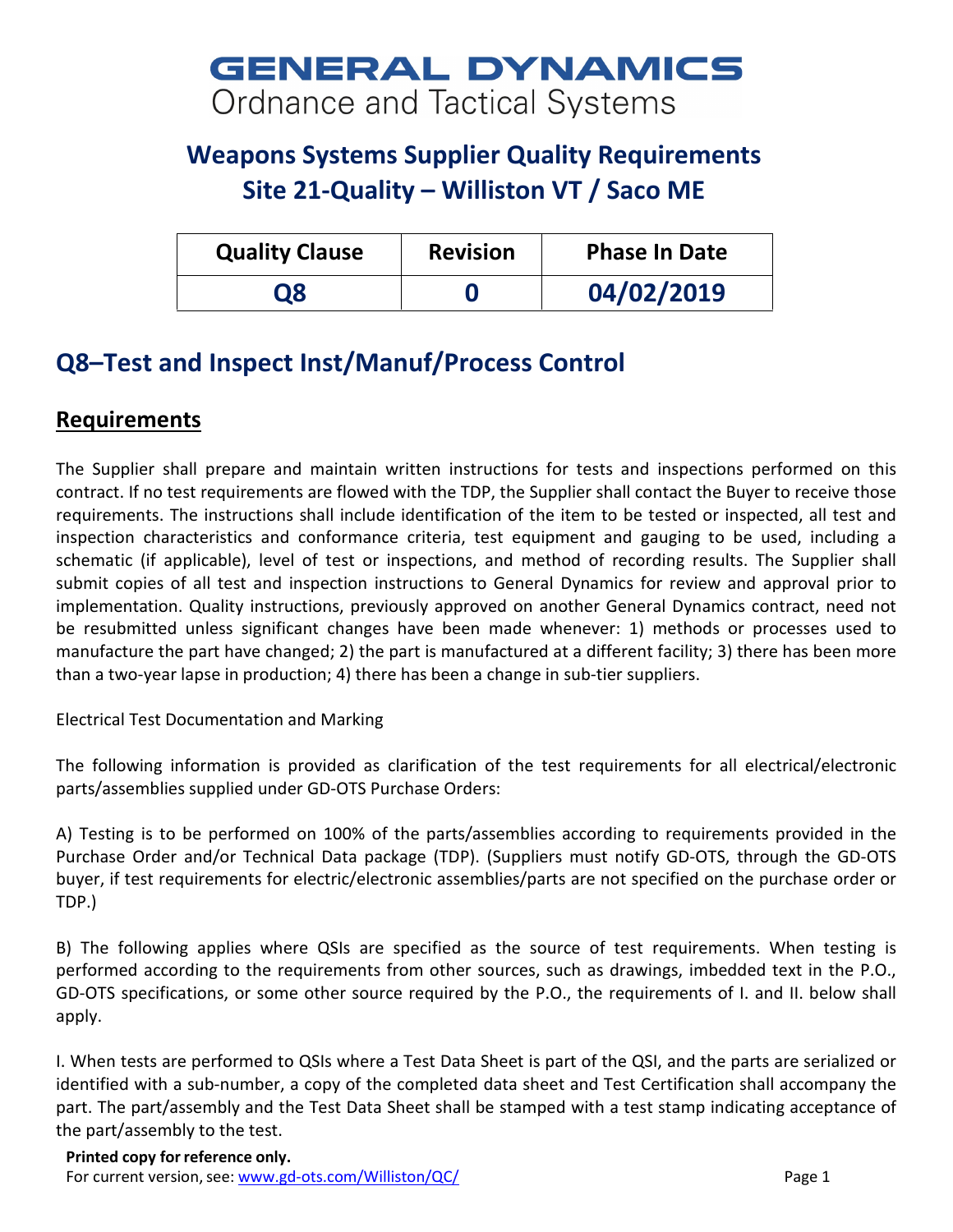II. When tests are performed to QSIs where a Test Data Sheet is not part of the QSI, and the parts are serialized or identified with a sub-number, a completed Test Certification shall accompany the part. The part/assembly and the Test Certification shall be stamped with a test stamp indicating acceptance of the part/assembly to the test.

Test Certifications shall be labeled as "Test Certification" and must include, as a minimum:

- 1. Part Number and Revision
- 2. Purchase Order number
- 3. Test reference and revision level, i.e., the source of the test, for example:
- a. QSI (Number, Title)
- b. Drawing (Number and Note(s))
- c. P.O. embedded instructions
- d. Approved Supplier test procedure (Number, Title)
- 4. Itemized list of included Serial Numbers or Sub-numbers
- 5. A part quantity

6. Statement that all Parts listed have been tested to (referenced document) and have passed the test requirements and that the documentation (objective evidence) of the production and test of these parts/assemblies is on file with the supplier.

- 7. Tester's name or initials
- 8. Test stamp
- 9. Date

III. When tests are performed to QSIs where a Test Data Sheet is not part of the QSI, and the parts are not serialized or identified with a sub-number, a completed Test Certification shall accompany the part. The part/assembly and the Test Certification shall be stamped with a test stamp indicating acceptance of the part/assembly to the test.

Test Certifications shall be labeled as "Test Certification" and must include, as a minimum:

- 1. Part Number and Revision
- 2. Purchase Order number
- 3. Test reference and revision level, i.e., the source of the test, for example
- a. QSI (Number, Title)
- b. Drawing (Number and Note(s))
- c. P.O. embedded instructions
- d. Approved Supplier test procedure (Number, Title)
- 4. A part quantity

5. Statement that all Parts listed have been tested to (referenced document) and have passed the test requirements and that the documentation (objective evidence) of the production and test of these parts/assemblies is on file with the supplier.

- 6. Tester's name or initials
- 7. Test stamp